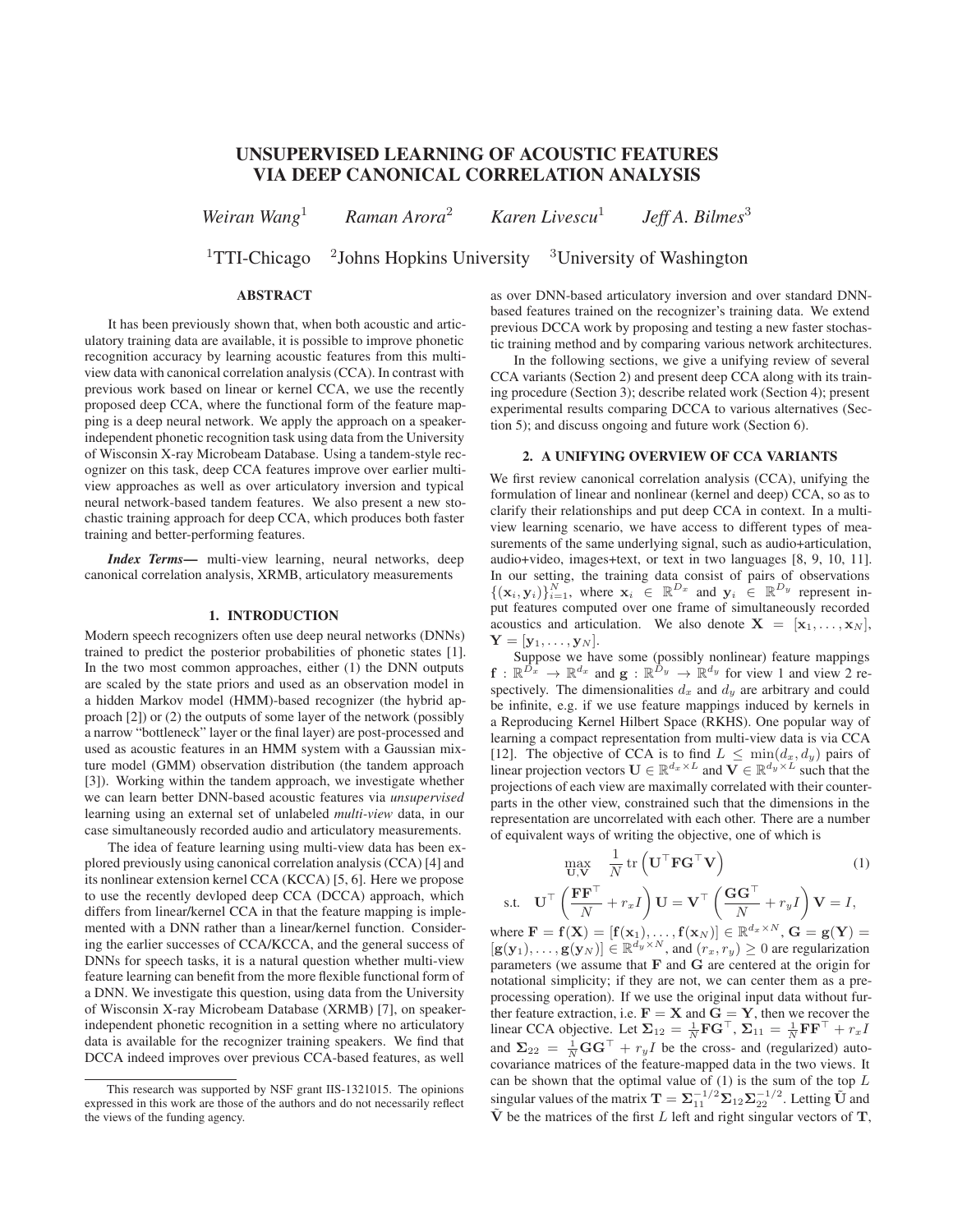

Fig. 1. Schematic diagram of deep canonical correlation analysis.

the optimum of (1) is achieved by  $(\mathbf{U}, \mathbf{V}) = (\mathbf{\Sigma}_{11}^{-1/2} \tilde{\mathbf{U}}, \mathbf{\Sigma}_{22}^{-1/2} \tilde{\mathbf{V}}).$ As a result, when the feature mappings f and g are fixed, the projection matrices U and V can be computed in closed form via singular value decomposition (SVD) of the  $d_x \times d_y$  matrix **T**. The final CCA features (projections) are  $\tilde{f}(x) = U^{\top} f(x)$  for view 1 and  $\tilde{\mathbf{g}}(\mathbf{y}) = \mathbf{V}^\top \mathbf{g}(\mathbf{y})$  for view 2.

One can show that (1) is equivalent to the following (by switching max(·) with min –(·), and adding  $1/2$  times the constraints):

$$
\min_{\mathbf{U},\mathbf{V}} \frac{1}{2(N)} \left\| \mathbf{U}^\top \mathbf{F} - \mathbf{V}^\top \mathbf{G} \right\|_F^2 + \frac{r_x}{2} \left\| \mathbf{U} \right\|_F^2 + \frac{r_y}{2} \left\| \mathbf{V} \right\|_F^2 \tag{2}
$$

s.t. the same constraints in (1).

In other words, CCA minimizes the squared difference between the projections of the two views, subject to whitening constraints. Under certain assumptions on the input distributions, CCA maximizes mutual information [13] and has a probabilistic interpretation [14].

The above formulation encompasses several variants. First, we have already mentioned that the formulation is exactly the original (linear) CCA when f and g are identity mappings. In order to learn richer features, one may use nonlinear mappings. One nonlinear approach is kernel CCA (KCCA), corresponding to choosing  $f(\mathbf{x}) = k_x(\mathbf{x}, \cdot)$  and  $g(\mathbf{y}) = k_y(\mathbf{y}, \cdot)$  where  $k_x$  and  $k_y$  are positivedefinite kernel functions (e.g., Gaussian RBF kernel  $k(\mathbf{a}, \mathbf{b}) =$  $e^{-\|\mathbf{a}-\mathbf{b}\|^2/2s^2}$  where s is the kernel width) [15, 16]. From the representer theorem of reproducing kernel Hilbert spaces (RKHS), we know that the solution of (1) has the form  $\mathbf{U} = \sum_{i=1}^{N} \alpha_i k_x(\mathbf{x}_i, \cdot)$ and  $\mathbf{V} = \sum_{i=1}^N \boldsymbol{\beta}_i k_y(\mathbf{y}_i, \cdot)$  where  $\boldsymbol{\alpha}_i, \boldsymbol{\beta}_i \in \mathbb{R}^L, i = 1, \dots, N$ , and the final CCA mapping can be written as  $\tilde{\mathbf{f}}(\mathbf{x}) = \sum_{i=1}^{N} \alpha_i k_x(\mathbf{x}, \mathbf{x}_i)$ and  $\tilde{\mathbf{g}}(\mathbf{y}) = \sum_{i=1}^{N} \beta_i k_y(\mathbf{y}, \mathbf{y}_i)$ . Therefore one can conveniently work with Gram matrices instead of infinite dimensional RKHS space and optimize over the coefficients  $\{\alpha_i\}_{i=1}^N$  and  $\{\beta_i\}_{i=1}^N$  by solving an eigenvalue problem of size  $N \times N$ . Note that  $(r_x, r_y) > 0$ are needed to avoid trivial solutions. Kernel CCA is computationally challenging for large data sets due to the  $N \times N$  eigenvalue problem, for which approximate or iterative solutions are often needed [5, 17].

## 3. DEEP CCA

If we implement the feature mappings f and g of Section 2 with neural networks, this results in deep CCA (DCCA) [18], illustrated in Figure 1. A K-layer neural network implements the nested mapping  $f(x) = f_K(\cdots f_1(x; W_1) \cdots); W_K$ , where W<sub>i</sub> are the weight parameters (biases at each layer can be absorbed in  $W_j$  by appending an extra 1 to its input) of layer j,  $j = 1, \ldots, K$ , and  $f_j$  is the mapping of layer  $j$  which takes the form of a linear mapping followed by a (typically nonlinear) element-wise activation:  $\mathbf{f}_j(\mathbf{t}) = \sigma(\mathbf{W}_j^{\top} \mathbf{t})$ . In DCCA, we learn weights  $\mathbf{W} = \{ \mathbf{W}_1, \dots, \mathbf{W}_K \}$  that optimize the canonical correlations at the output layers:

$$
\min_{\mathbf{W}_{\mathbf{f}}, \mathbf{W}_{\mathbf{g}}, \mathbf{U}, \mathbf{V}} - \frac{1}{N} \operatorname{tr} \left( \mathbf{U}^{\top} \mathbf{F}(\mathbf{X}; \mathbf{W}_{\mathbf{f}}) \mathbf{G}(\mathbf{Y}; \mathbf{W}_{\mathbf{g}})^{\top} \mathbf{V} \right) \tag{3}
$$

s.t. the same constraints in (1),

where we have made explicit the dependence of F and G on their inputs and weight parameters  $W_f$ ,  $W_g$ . Another  $\ell_2$  regularization term  $\lambda(||\mathbf{W}_{\mathbf{f}}||^2 + ||\mathbf{W}_{\mathbf{g}}||^2)$  may be added to the objective. The projections  $(\mathbf{U}, \mathbf{V})$  can be regarded as adding an extra linear layer on top of (f, g) respectively. The final DCCA features (projections) are  $\tilde{\mathbf{f}}(\mathbf{x}) = \mathbf{U}^\top \mathbf{f}(\mathbf{x})$  for view 1 and  $\tilde{\mathbf{g}}(\mathbf{y}) = \mathbf{V}^\top \mathbf{g}(\mathbf{y})$  for view 2.

Although both KCCA and DCCA provide nonlinear feature transformations, they differ in their functional forms. KCCA is nonparametric and linearly combines "similarities" between the test sample and each training sample (through the kernel). In contrast, DCCA is parametric and transforms a test sample through layers of linear mapping and nonlinear activations. The parametric form of DCCA makes it typically faster to train and test for data sets of reasonable sizes for speech tasks.

# 3.1. Stochastic optimization of deep CCA

The DCCA objective (3) differs from typical DNN regression or classification training objectives. Typically, the objectives are unconstrained and can be written as the expectation (or sum) of error functions (e.g., squared loss or cross entropy) incurred at each training example. This property naturally suggests stochastic gradient descent (SGD) for optimization, where one iteratively estimates the gradient based on one or a few training examples (a minibatch) and takes a small step in the opposite direction. However, in (3) there are two networks, and the objective can not be written as an unconstrained sum of errors. The difficulty lies in the fact that the training examples are coupled through the covariance matrices, which can not be reliably estimated with only a small amount of data. When introducing deep CCA, Andrew *et al.* [18] used a full batch algorithm (L-BFGS) for optimization. This is undesirable for applications with large training sets, as each gradient step computed on the entire training set can be very expensive in both memory and time. In contrast, here we use a more efficient SGD and show that it works well even for this type of objective if larger minibatches are used, presumably because a large minibatch contains enough information to estimate the covariances and therefore the gradient accurately enough. We first give a brief derivation of the gradient.

Note that U and V have a closed-form solution for fixed f and g as discussed in Section 2. Substituting that solution into our objective, we obtain  $\text{tr} \left( \mathbf{U}^{\top} \mathbf{F} \mathbf{G}^{\top} \mathbf{V} \right) = \sum_{j=1}^{L} \sigma_j(\mathbf{T}),$ where  $\sigma_j(\mathbf{T})$ ,  $j = 1, ..., L$  are the L largest singular values of  $\mathbf{T} = \Sigma_{11}^{-1/2} \Sigma_{12} \Sigma_{22}^{-1/2}$ . Let  $\mathbf{T} = \tilde{\mathbf{U}} \mathbf{D} \tilde{\mathbf{V}}^{\top}$  be the rank-L SVD of T. Then the gradient of the total correlation with respect to the feature matrix is [18]

$$
\frac{\partial \sum_{j=1}^{L} \sigma_j(\mathbf{T})}{\partial \mathbf{F}} = \frac{1}{N} (2\Delta_{11} \mathbf{F} + \Delta_{12} \mathbf{G}),
$$

with  $\Delta_{11} = -\frac{1}{2} \Sigma_{11}^{-1/2} \tilde{\mathbf{U}} \mathbf{D} \tilde{\mathbf{U}}^\top \Sigma_{11}^{-1/2}, \Delta_{12} = \Sigma_{11}^{-1/2} \tilde{\mathbf{U}} \tilde{\mathbf{V}}^\top \Sigma_{22}^{-1/2},$ and  $\partial \sum_{j=1}^{L} \sigma_j(\mathbf{T})/\partial \mathbf{G}$  has an analogous expression. We then compute the gradient with respect to  $W_f$  and  $W_g$  through standard backpropagation. Given the gradient  $\nabla_{\mathbf{W}}$  of our objective (3) with respect to all weight parameters  $\mathbf{W} = [\mathbf{W_f}; \mathbf{W_g}]$  evaluated on minibatches, our weight update takes the following form:

$$
\Delta \mathbf{W}^t = \mu^t \Delta \mathbf{W}^{t-1} - \epsilon^t \nabla_{\mathbf{W}} \quad \text{and} \quad \mathbf{W}^t = \mathbf{W}^{t-1} + \Delta \mathbf{W}^t
$$

where  $\mu^t \in [0, 1)$  and  $\epsilon^t$  are the momentum parameter and learning rate at step  $t$  (although we use a fixed learning rate and momentum in our experiments). We run SGD until the total correlation stops improving on a held-out validation set.

#### 4. RELATED WORK

If we use the identity mapping for  $\tilde{g}$  without feature extraction for view 2, and remove the whitening constraints in (2), our objective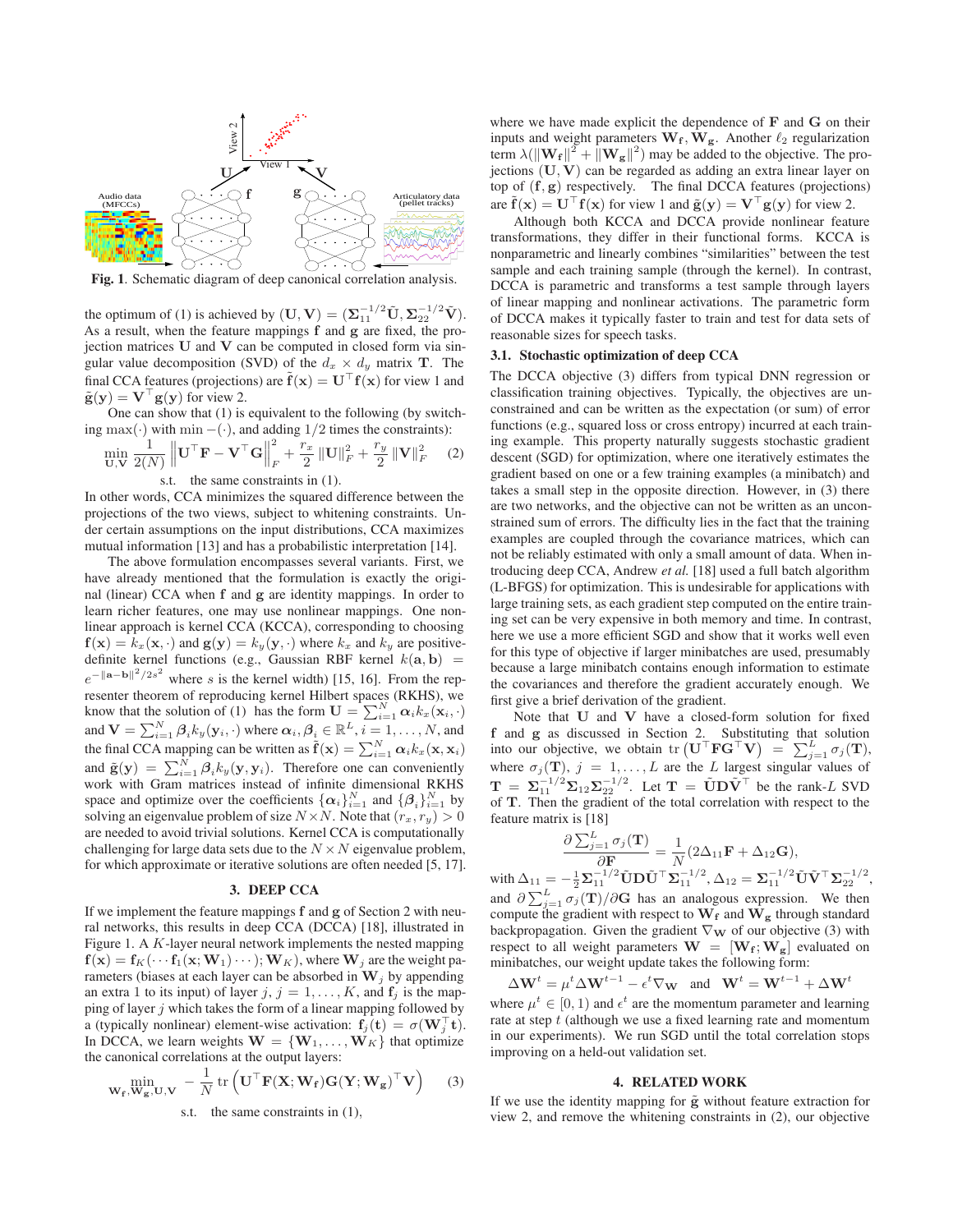becomes  $\min_{\tilde{\mathbf{f}}} ||\tilde{\mathbf{f}}(\mathbf{X}) - \mathbf{Y}||^2$ , which learns a network  $\tilde{\mathbf{f}}$  to predict articulatory measurements  $Y$  from acoustics  $X$  with a least-squares loss. This corresponds to articulatory inversion with a DNN, which has been used for speech recognition using different types of articulatory features [19, 20, 21]. A natural baseline against which to compare our CCA-based approaches is to use the outputs of such an articulatory inversion network as additional features for recognition.

CCA and KCCA have been successfully used in various nonspeech domains [13, 9] as well as for speech recognition [4, 6]. While KCCA features work better than linear CCA for speech recognition, the bottleneck is a solver that scales to reasonably large data sets. Arora and Livescu use an incremental low-rank SVD approximation of the kernel matrices to reduce complexity [5], which helps to scale up KCCA to larger but not very large data sets. Recently, Lopez-Paz *et al.* have proposed a potentially more scalable approach [17], which approximates kernel operations with  $\ell_2$  metric operations on transformed inputs using random Fourier features [22]. Huang *et al.* also show that random Fourier features perform well for phonetic frame classification, matching the performance of DNNs on TIMIT [23]. A key problem with this approach, however, is the need to use a very large number of random features, leading to non-trivial optimization of large  $\ell_2$  problems. Though this difficulty can be somewhat alleviated by ensemble models in the classification setting [23], it is less clear how to apply the ensemble idea to KCCA. In our experiments (presented in the following section), we indeed find that computation remains a limitation for randomized KCCA.

# 5. EXPERIMENTS

We experiment with data from the XRMB corpus [7] of simultaneously recorded speech and articulatory measurements from 47 American English speakers (22 male, 25 female). Each speaker's recordings comprise ∼20 minutes of read speech including multisentence recordings, individual sentences, isolated word sequences, and number sequences, as well as non-speech oral motor tasks. We exclude isolated words and motor tasks, leaving up to 53 utterances per speaker. The articulatory measurements are horizontal and vertical displacements of 8 pellets on the tongue, lips, and jaw.

Our baseline acoustic features are 13-dimensional mel-frequency cepstral coefficients (MFCCs) computed every 10ms over a 25ms window, along with their first and second derivatives, resulting in 39 dimensional frames. We downsample the articulatory data from an original rate of ∼ 145.7Hz to 100Hz to match the frame rate of our acoustic features, with missing entries (mistracked pellets) reconstructed by a smoothed low-rank matrix completion approach [24] to obtain more training frames (which indeed improves the results). Similarly to previous related work [6], the inputs to multi-view feature learning are acoustic and articulatory features concatenated over a 7-frame window around each frame, giving 273D acoustic inputs and 112D articulatory inputs for the CCA models.

We extend previous work with speaker-independent experiments [6] to a larger number of speakers and speaker-independence in both feature learning and recognizer training.<sup>1</sup> We split the XRMB speakers into disjoint sets of 35/8/2/2 speakers for CCA training/recognizer training/tuning/testing. The 35 speakers for CCA training are fixed; the remaining 12 are used in a 6-fold experiment (recognizer training on 4 2-speaker folds, tuning on 1 fold, and testing on the last fold). Each split/fold is gender-balanced. Each speaker has roughly 50, 000 frames, giving 1.43M multi-view training frames excluding silence. We remove the per-speaker mean and variance of the articulatory measurements for each training speaker. We compare the following acoustic feature transformations:

Standard discriminative DNN features (DNN). We train a 3-layer neural network to predict the monophone label from the 273D acoustic input on the *recognizer* training set (for each fold separately), which contains 8 speakers with ground truth alignment. We use the last layer hidden activations with dimensionality reduced to L by principal components analysis (PCA) as tandem features. This baseline shows what can be done without using the unlabeled external multi-view data.

DNN-based articulatory inversion (AI). We train a 3-layer neural network to map from the 273D acoustic input to the 112D articulatory measurements in each frame, and then reduce the dimensionality to L via PCA. We also considered deeper architectures, as well as articulatory inversion to the 16-dimensional single-frame features, but these did not improve on the reported AI model and are not detailed further here.

**Linear CCA (CCA).** Standard CCA,  $(\tilde{f}, \tilde{g})$  a linear transformation.

Kernel CCA (KCCA). Exact KCCA is intractable for our data due to its memory needs. We instead use the random Fourier feature approach of Lopez-Paz *et al.* [17]: For each view, we randomly sample  $M D_x/D_y$ -dimensional vectors from a Gaussian distribution and map the input to  $\mathbb{R}^M$  by computing the dot-product with the random samples followed by an elementwise cosine. We then apply linear CCA on the transformed features, as linear operations on these features approximate those in the RKHS corresponding to the Gaussian kernel. We solve this linear CCA step exactly via SVD. The total computational complexity for training is  $\mathcal{O}(M^3 + M^2N)$ , and for testing it is linear in the number of model parameters (random Gaussian samples+CCA projection matrix) and of order  $\mathcal{O}(MD_x + ML)$ per test sample. We tune the kernel width in each view by grid search using  $M = 5,000$  random samples, and then test the selected model using  $M = 30,000$  random samples (the largest M for which we could store and compute an exact SVD of an  $M \times M$  matrix on a workstation with 64G main memory).

Deep CCA (DCCA). We investigate different neural network architectures for each view. For f (and similarly for g), we use a  $K_f$ -layer network where the first  $K_f - 1$  layers are of the same width and the last layer is of width L, the desired final dimensionality. We denote such a DCCA architecture DCCA- $[K_f, K_g]$ . We use rectified linear units (ReLU) rather than the inverse cubic activation of [18], as these are faster and performed similarly in preliminary experiments.

All of the learned feature types are used in a tandem approach [3], i.e., they are appended to the original 39D MFCC features and used in a HMM/GMM recognizer. The recognizer is a basic 3-state left-to-right monophone HMM-based model with a TIMIT bigram language model (as pointed out previously [6], an XRMB bigram model is too biased). We tune the language model weight/penalty on one fold and fix them on others, and tune the number of diagonal Gaussian components (up to 32) for each fold separately.

We use hidden layers of 1, 500 ReLUs for the DNN, AI, and DCCA features; using a narrower hidden layer in the middle ("bottleneck") gives worse recognition performance. The networks are all trained via SGD with the minibatch size, learning rate and momentum parameter tuned by grid search. For the DNN features we use dropout [25], with the dropout probability chosen from  $\{0, 0.2, 0.5\}$ . For all CCA-based features, we also tune for regularization parameters  $(r_x, r_y)$ . The dimensionality L is tuned over  $\{30, 50, 70\}$ . In each fold, we select the best hyperparameters based on recognition accuracy on the tuning speakers, and use the corresponding learned

<sup>&</sup>lt;sup>1</sup>We thank Louis Goldstein for providing alignments for all 47 speakers.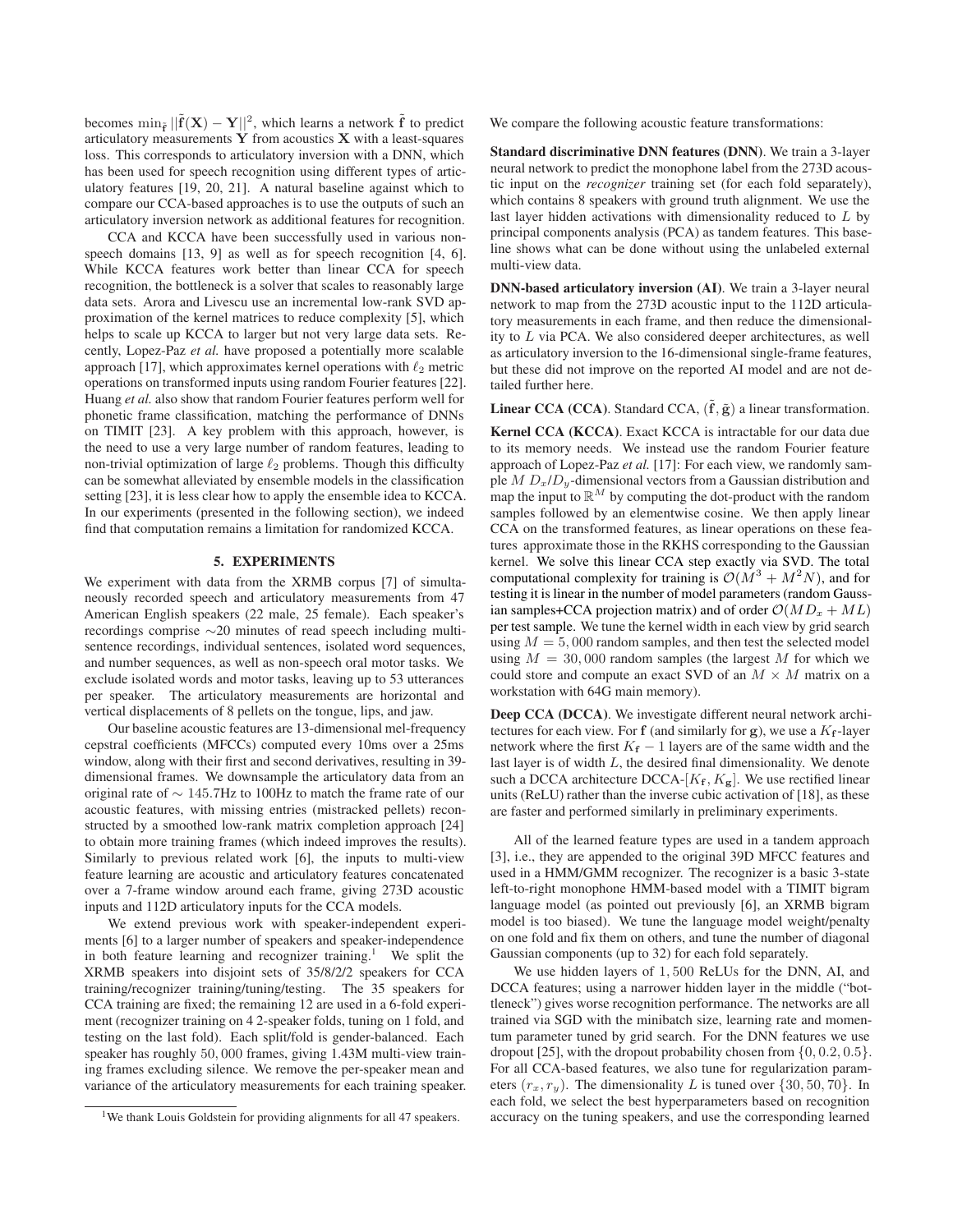model for the test speakers.



Fig. 2. Phone error rate using different feature transformations. Each marker denotes a feature type and each color denotes a fold. Horizontal bars give the average PER for each feature type.

The phone error rates (PER) obtained by each feature transformation on all folds are given in Figure 2. All of the CCA-based feature transformations, as well as articulatory inversion, produce large improvements over the baseline MFCCs, confirming that the articulatory measurements contain valuable information for learning better acoustic features. For DCCA,

we give the final result for the architecture that performed best on tuning data, but several architectures perform similarly. Asymmetric architectures where the acoustic view uses a highly nonlinear (deep) network and the articulatory view uses a linear mapping  $(DCCA-[K_f,1])$  tend to achieve better performance than using nonlinear networks for both views, and the performance improves as the acoustic view network gets deeper (i.e., larger  $K_f$ ). Such asymmetric networks are "close" to articulatory inversion, but are still quite different in that the articulatory view is transformed and the features are optimized for correlation and not squared error.

There is a wide range of hyper-parameters that lead to similarly competitive results for DCCA. For KCCA, we find it important to use a large number of random features  $M$  to get a competitive result, consistent with [23]. With  $M = 5,000$ , KCCA is slightly worse than linear CCA. With  $M = 30,000$ , KCCA has about 14.6 million parameters (random Gaussian samples + projection matrices), which is 1.6 times the number of parameters in a DCCA-[5,1] architecture (and is slower for testing as the cost is linear in the number of weight parameters for both algorithms), yet it is outperformed by deep CCA by a large margin. It is conceivable that randomized KCCA could improve over DCCA with even more parameters, but DCCA is easier and faster to train.

Our AI network gets a root mean squared error (RMSE) of 1.96mm per dimension (averaged over dimensions) for reconstructing tuning speakers' articulatory measurements, and an RMSE of 1.17mm for the 35 training speakers. It is possible to reduce training RMSE with further training or larger networks, but over-fitting happens early during training (we have trained a 6 hidden layer network which failed to improve the RMSE of test speakers or recognition accuracy). We believe this relatively weak generalization performance of AI is due to the remaining speaker variation in articulatory measurements that is not accounted for by our per-speaker mean and variance normalization. The supervised DNN features are learned on a smaller set of (labeled) frames than are the CCA-based and AI features (8 speakers vs. 35 speakers).

The differences in PER between DCCA and other feature types are significant at levels of  $< 0.05$  according to paired-sample t-tests. In informal experiments varying the number of speakers in the unlabeled multi-view training data, we observe that linear CCA retains its performance with many fewer speakers, while DCCA requires more speakers; again this may be due to unaccounted for speaker variation, and deserves further analysis in future work.

# 5.1. Analysis of DCCA optimization



Fig. 3. Learning curves (total correlation vs. training time) of DCCA on the 'JW11' set of [18]. The maximum correlation is the dimensionality (112). Each marker corresponds to one epoch (one pass over the training data) for SGD, or one iteration for L-BFGS. "SGD  $n$ " = SGD with minibatch size *n*.

We now consider the effect of our SGD optimization and demonstrate the importance of minibatch size. We use the two-view data and train/tune/test splits of speaker JW11 used in [18] in order to compare directly with their results. The acoustic/articulatory network has two hidden layers of 1800/1200 ReLUs respectively, and the output dimensionality (and therefore the maximum possible total correlation over dimensions) is  $L = 112$ . We use a small weight decay  $\lambda =$ 

10<sup>−</sup><sup>4</sup> and do not pre-train. We do grid search for several hyperparameters:  $r_x, r_y \in \{10^{-6}, 10^{-4}, 10^{-2}, 1, 10^{2}\}, \text{con-}$ stant learning rate in  $\{10^{-4}, 10^{-3}, 10^{-2}, 10^{-1}\}$ , fixed momentum in {0, 0.5, 0.9, 0.95, 0.99}, and minibatch size in {100, 200, 300, 400, 500, 750, 1000}. Figure 3 shows the learning curves on the tuning set for different minibatch sizes, each using the optimal values for the other hyper-parameters. It is clear that for small minibatch sizes (100, 200), the correlation quickly plateaus at a low value, whereas for large enough minibatch size, there is always a steep increase at the beginning which is a known advantage of stochastic first-order algorithms [26], and a wide range of learning rate/momentum give very similar results.

For comparison, we also train the same model using L-BFGS (using the implementation of Mark Schmidt, which includes a good line-search procedure [27]) in full-batch mode (although it could also be used with minibatches) with the same random initial weight parameters and tune  $(r_x, r_y)$  on the same grid. While L-BFGS does well on the training set, its performance on tuning/test is usually worse than that of SGD with reasonable hyper-parameters. In fact, with this shallow architecture, L-BFGS achieves a total tuning correlation of 73.7, while stochastic training achieves a tuning correlation of 80.5, higher than the best correlation obtained by [18].

# 6. CONCLUSION

We have shown that deep CCA can be optimized well by SGD, and thus that we can use it on large-scale data sets; and that using unlabeled multi-view acoustic-articulatory data external to the recognizer's labeled training set, we can improve phonetic recognition and do so better with DCCA than with previous CCA-based approaches or with DNN-based articulatory inversion. The improvement over articulatory inversion suggests that predicting the details of articulation is neither important nor useful, perhaps because inversion requires learning details that are more speaker-specific than the hidden subspace learned by CCA-based techniques. Compared to current implementations of kernel CCA, DCCA scales better to large data. Future directions include incorporating multi-view feature learning in a hybrid model; incorporating supervision in the case where we have labels for the multi-view data (i.e., extending [28] to jointly training a deep and highly correlated representation); and further analysis of stochastic training and network types for DCCA.